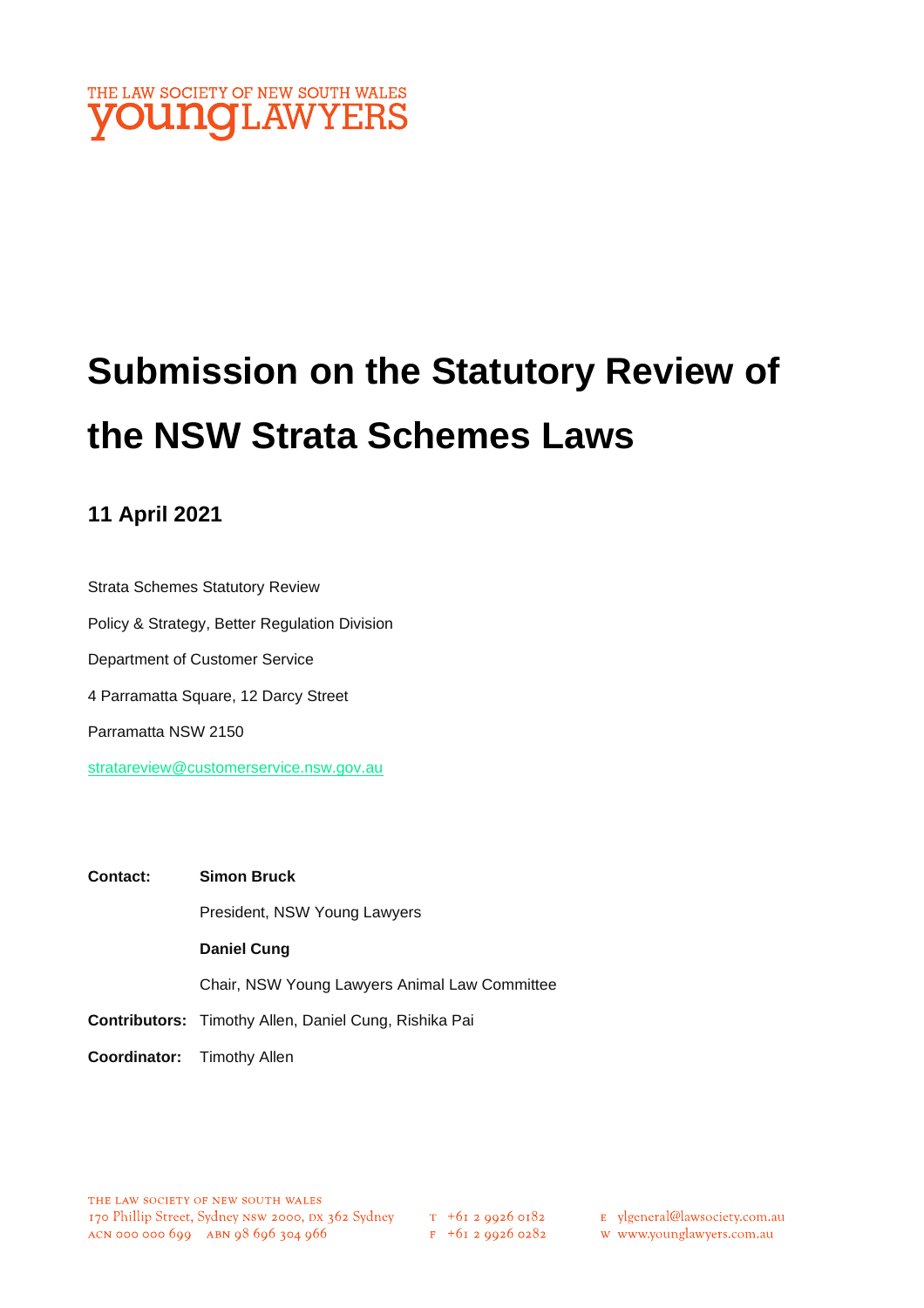## THE LAW SOCIETY OF NEW SOUTH WALES **OUNOLAW**

The NSW Young Lawyers Animal Law Committee (**Committee**) makes the following submission in response to the Statutory Review of the NSW Strata Schemes Laws – Discussion Paper (**Discussion Paper**).

# **NSW Young Lawyers**

NSW Young Lawyers is a division of The Law Society of New South Wales. NSW Young Lawyers supports practitioners in their professional and career development in numerous ways, including by encouraging active participation in its 16 separate committees, each dedicated to particular areas of practice. Membership is automatic for all NSW lawyers (solicitors and barristers) under 36 years and/or in their first five years of practice, as well as law students. NSW Young Lawyers currently has over 15,000 members.

The Committee comprises a group of over 400 members interested in animal protection laws regulating the treatment of animals. The Committee aims to raise awareness and provide education to the legal profession and wider community, while increasing understanding about the importance of protecting animals from abuse and neglect. A common theme amongst Committee members is a passion and desire to use their legal skills and the law to improve protections for animals.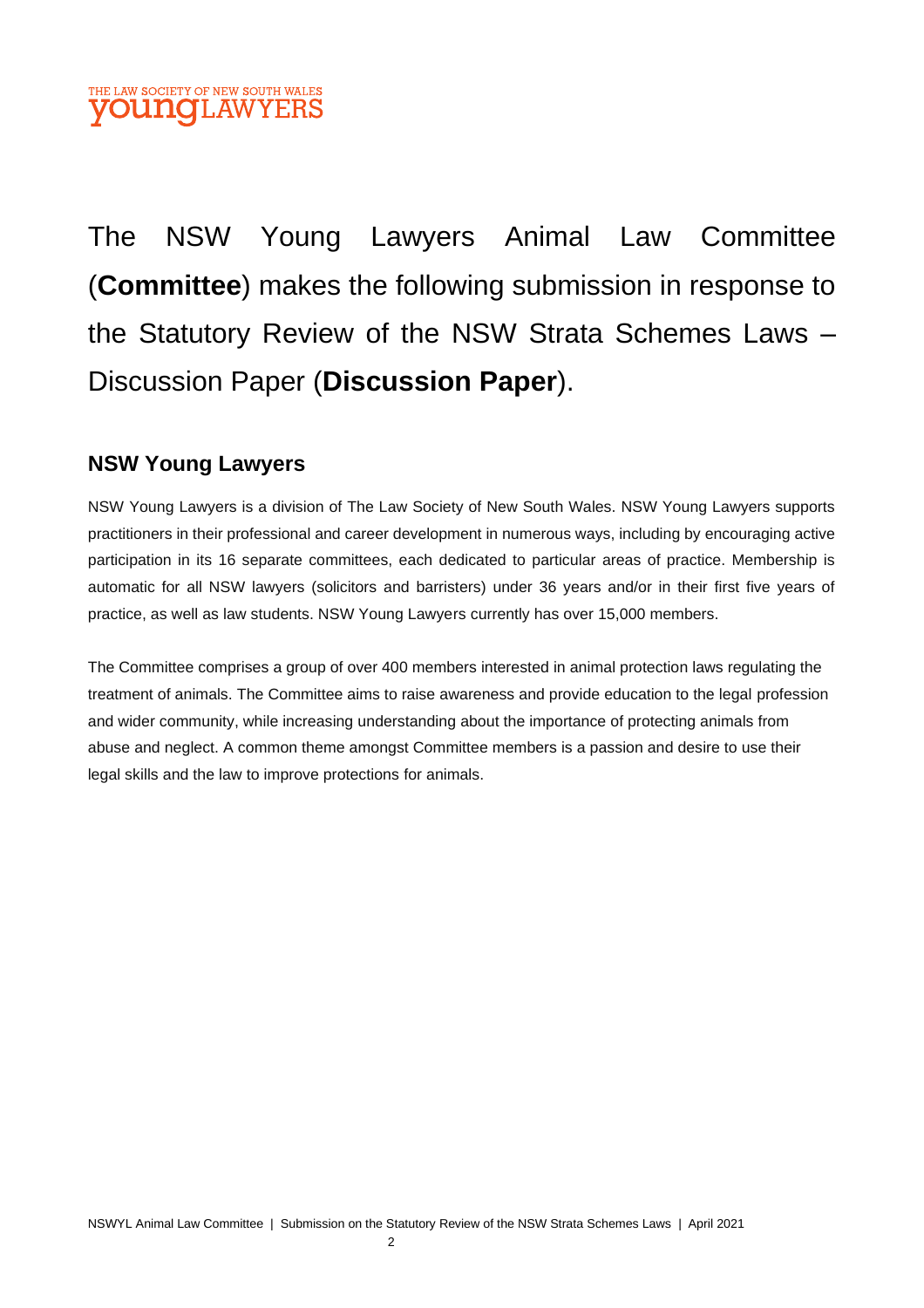## LAW SOCIETY OF NEW SOUTH WALES **UNOLAWYE**

The Committee welcomes the opportunity to contribute to the NSW Government's Statutory Review of the NSW Strata Schemes Laws (**Review**).

The Committee's contribution focuses on that part of the Review which overlaps with our own remit; the applicability of NSW strata laws to animals and the keeping of animals. Specifically, this is done through the 'Pets and assistance animal by-laws' section of the November 2020 Discussion Paper accompanying the available Review resources (Discussion Paper) and questions 87-90 thereunder.

# **Summary of Recommendations**

- 1. The Committee supports strata managers, landlords or agents being able to request only *minimal* detail in evidence of an animal being an assistance animal in strata plans, to, *inter alia*, preserve the privacy of residents.
- 2. The Government should ensure that where there is a companion animal ban in strata by-laws, that the owners corporation be required to provide the following information in any notice relating to such a by-law:
	- a. identification of the alleged breach;
	- b. the basis on which the companion animal's conduct or the keeping of the companion animal gives rise to the breach;
	- c. an explanation of the reasoning of the owners corporation in forming the view that other occupants' use and/or occupation of their properties and/or the common property is being unreasonably interfered with by virtue of the keeping of the companion animal on the premises;
	- d. that the owners corporation may file in NCAT if they wish to enforce the request to remove the animal and that the request is not enforceable without an NCAT order; and
	- e. the recourses available to the occupant should they wish to oppose the owners corporation's interpretation of events and the by-law and their decision to issue the relevant notice.
- 3. The Regulations under the 2021 Amendment should not be permitted to allow for further circumstances in which an animal may unreasonably interfere with another occupant's use and enjoyment of the occupant's lot or the common property.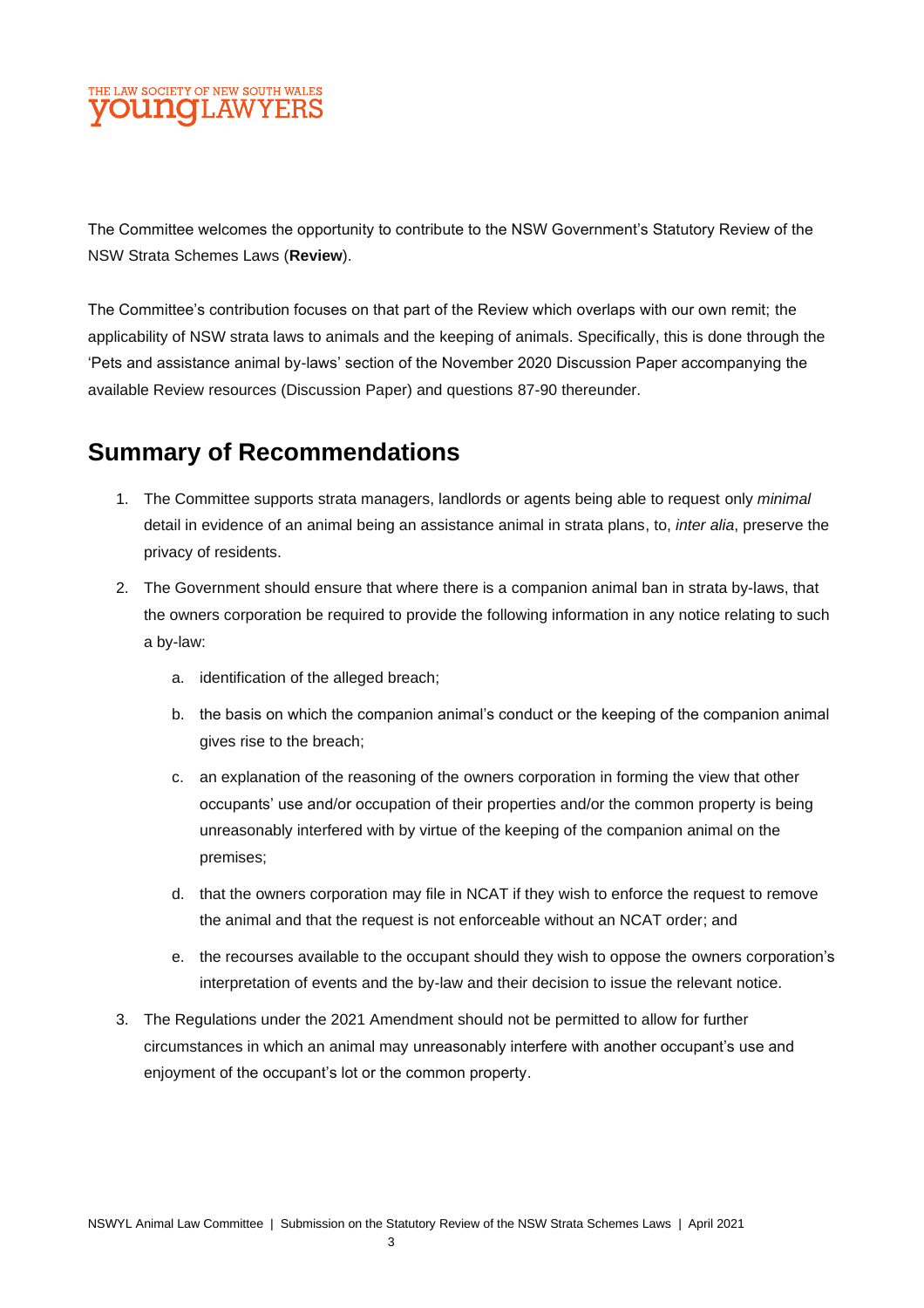## THE LAW SOCIETY OF NEW SOUTH WALES **DUNOLAW**

# **Assistance animals (questions 87-89)**

It is the Committee's view that blanket bans, and indeed most other unqualified bans, on the keeping of companion animals in strata schemes ought to be prohibited. If adopted, this position would do away with many of the more nuanced questions regarding assistance animals.

It would also remedy an issue identified in the Discussion Paper, being that perceptions of the concept of an assistance animal can often be confined to limited scenarios such as guide dogs.

Insofar as assistance animals are regulated separately, the Committee supports a strata manager, landlord or agent being able request evidence from a tenant or owner to show that their companion animal is an assistance animal. However, such a request and such evidence ought to be of **minimal detail** so as to preserve the privacy of residents. To this end, such evidence should not need to include a description of the particular affliction with which the assistance animal is helping. Instead, it could simply comprise a basic note from a medical practitioner identifying the resident/patient and the species of animal providing the assistance. This, in the Committee's view, is sufficient to satisfy a strata manager of the veracity of the animal's classification, while still protecting the personal information of affected residents.

# **Companion animals in strata and by-laws (question 90)**

#### *Public opinion and keeping companion animals*

The ongoing survey accompanying this Review indicates that, at the time of writing, around 85 per cent of respondents do not consider that strata schemes should be allowed to ban companion animals. Further, a survey cited in the Discussion Paper identifies that up to 60 per cent of Australians have a companion animal. This is consistent with another survey conducted by Animal Medicines Australia in 2019,<sup>1</sup> which also identified that companion animals outnumber citizens.

Therefore, the Committee submits that bans on companion animals in strata schemes may be in contradiction of public opinion and that any regulation should operate to discourage and limit bans on companion animals by strata bodies.

<sup>1</sup> Animal Medicines Australia, *Pet Ownership in Australia 2019* (2020) <https://animalmedicinesaustralia.org.au/wpcontent/uploads/2019/10/ANIM001-Pet-Survey-Report19\_v1.7\_WEB\_high-res.pdf>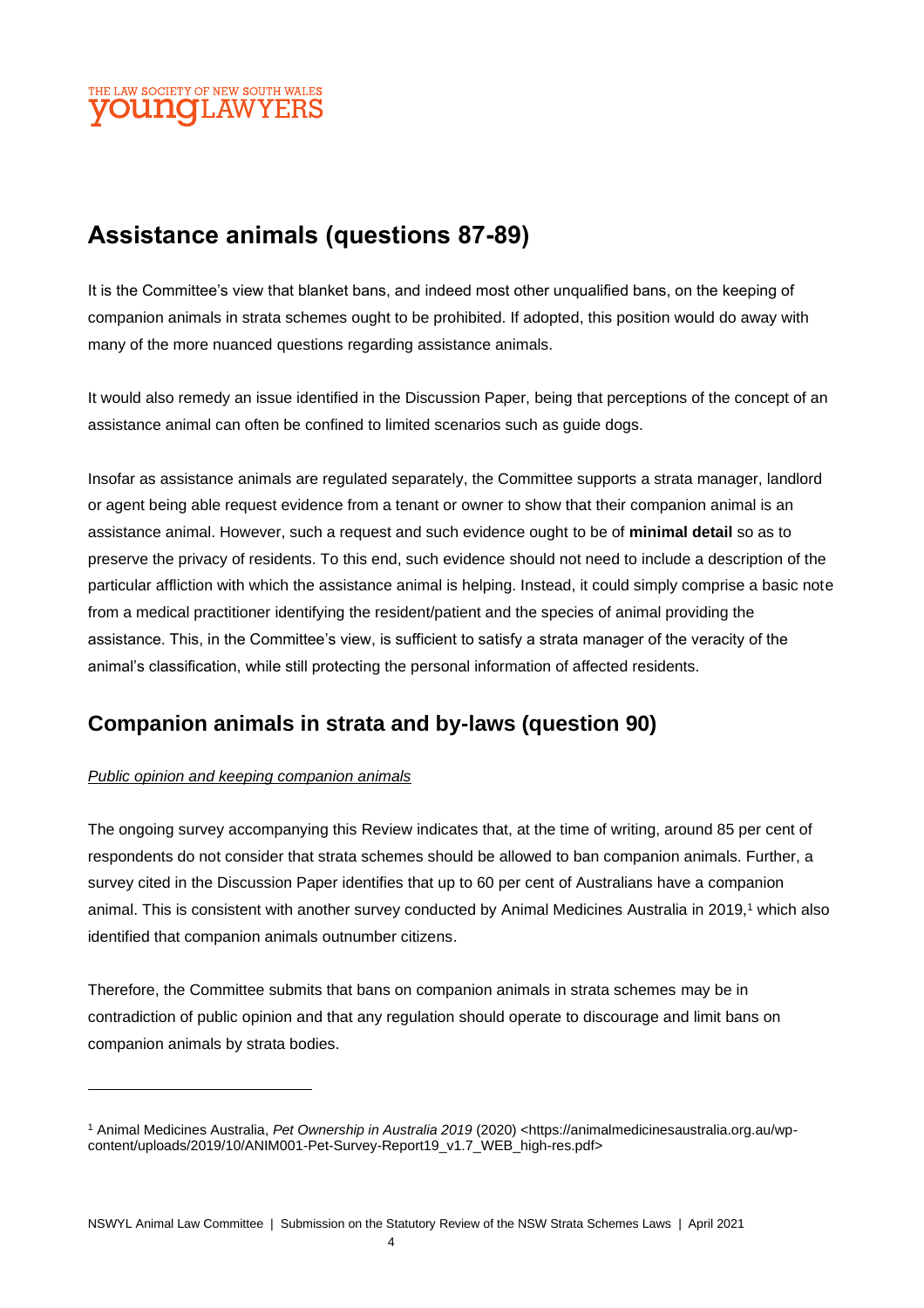

#### *Animal welfare outcomes and euthanasia*

The Committee submits that restrictions or bans on companion animal ownership have the propensity to produce adverse animal welfare outcomes.

In the past five years, the RPSCA has reported receiving in the order of 40,000 dogs and 50,000 cats surrendered into their care per year.<sup>2</sup> Of those dogs and cats surrendered, the RSPCA separately observed $^3$ that 15-30 per cent of those were surrendered because their owners could not take the companion animal into a new rental property. This has subsequently resulted in approximately 5,000 dogs and 12,000 cats being euthanised per year. While correlation does not equal causation and some of this is likely a result of landlords' individual preferences, the availability of companion animal-prohibiting by-laws readily facilitates such outcomes.

Those outcomes also place greater strain on local government and volunteer-run animal shelters, a strain that reduces resources and limits the ability of those shelters to duly care for all the animals in their charge.

#### *Domestic and family violence (DFV) 4*

Domestic Violence NSW (**DVNSW**) has analysed the intersection between DFV and the role animals can play in DFV situations, with that analysis revealing that 70 per cent of DFV situations have an animal present.

An earlier survey by Volant et al. identified in 2008 that 33 per cent of women in crisis accommodation had delayed leaving their violent partner because of concerns for the welfare of their companion animal, and around half of DFV victim-survivors reported threats having been made to animals.<sup>5</sup> This issue appears to have worsened since then, with 81 per cent of victim-survivors now reporting such threats. Further, 42 per cent of survey respondents in 2020 delayed leaving a perpetrator for more than a year due to barriers to

<sup>5</sup> Cited by DVNSW at 43.

<sup>2</sup> RSPCA, *RSPCA Australia National Statistics 2019-2020* (2020)

<sup>&</sup>lt;https://www.rspca.org.au/sites/default/files/RSPCA%20Australia%20Annual%20Statistics%202019-2020.pdf> <sup>3</sup> RSCPA, *Can I have a pet while renting or living in a strata property?* (17 August 2020)

<sup>&</sup>lt;https://kb.rspca.org.au/knowledge-base/can-i-have-a-pet-while-renting-or-living-in-a-strata-property/>

<sup>4</sup> References to: Domestic Violence NSW, *Animals and people experiencing domestic and family violence: How their*  safety and wellbeing are interconnected (report, November 2020) [<https://www.dvnsw.org.au/wp](https://www.dvnsw.org.au/wp-content/uploads/2020/11/Nov-DVNSW-Report-on-Animals-and-People-Experiencing-Domestic-and-Family-Violence.pdf)[content/uploads/2020/11/Nov-DVNSW-Report-on-Animals-and-People-Experiencing-Domestic-and-Family-Violence.pdf>](https://www.dvnsw.org.au/wp-content/uploads/2020/11/Nov-DVNSW-Report-on-Animals-and-People-Experiencing-Domestic-and-Family-Violence.pdf)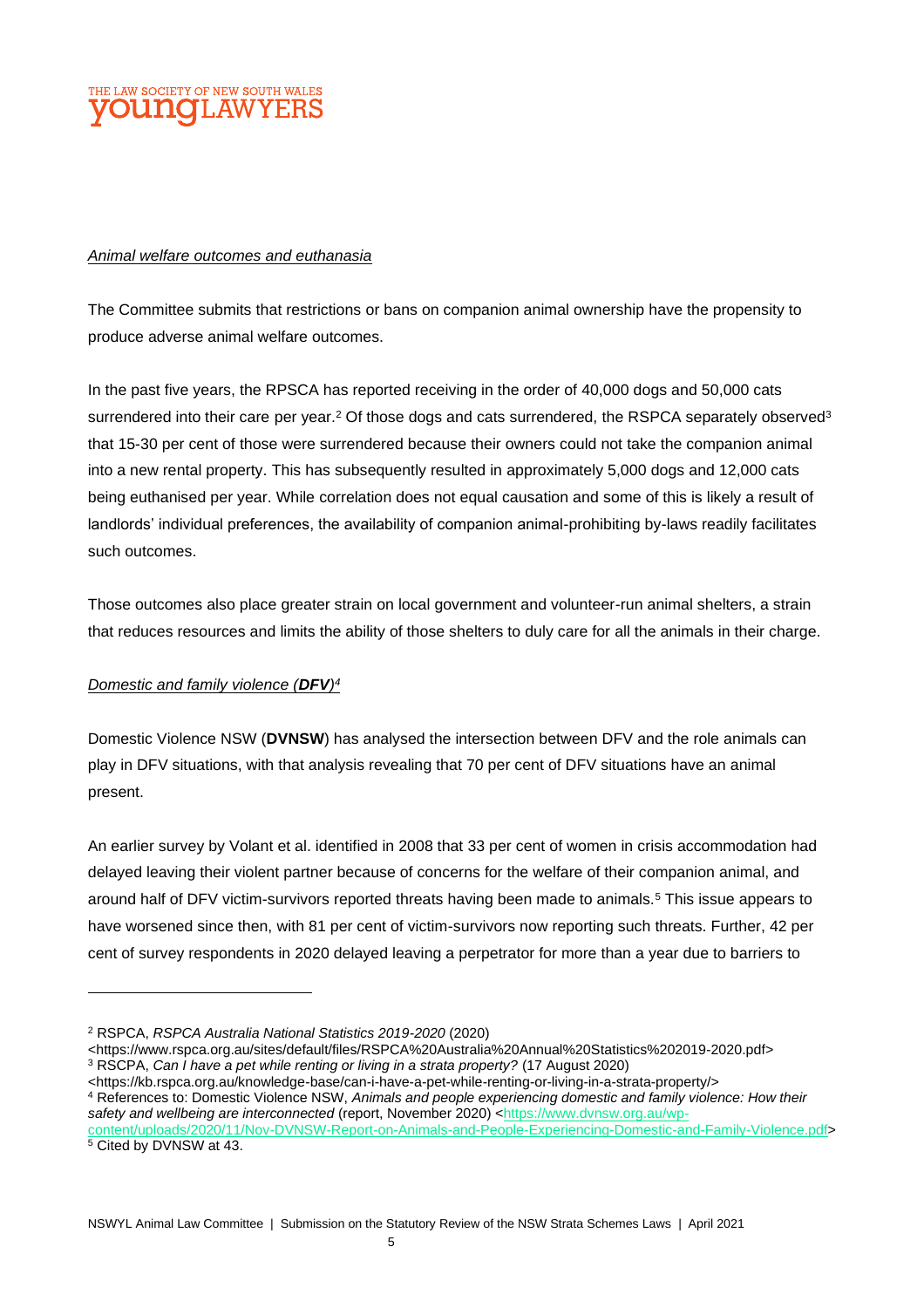## LAW SOCIETY OF NEW SOUTH WALES **DUNCLAWYE**

obtaining support for their animals, with 38 per cent delaying it for 6 to 12 months. Only 13 per cent did not delay leaving at all.<sup>6</sup>

Amongst those respondents who delayed leaving a DFV situation, the lack of availability of animal-friendly rental accommodation was cited as a problem by 93 per cent. Improvements in the management of companion animals in tenancy and strata regulation could help to mitigate and prevent a large number of DFV situations.

Bans on companion animals in strata by-laws could serve as another barrier to DFV victim-survivors leaving their violent partner.

#### *Reasoning of the Court of Appeal*

The Court of Appeal in *Cooper v The Owners – Strata Plan No 58068* [2020] NSWCA 250 held that companion animal bans in strata complexes do not satisfy the relevant tests and criteria in the *Strata Schemes Management Act 2015* (**SMA**). The Committee supports this position and considers that it outlines the most fundamental shortcomings of companion animal bans.

First, companion animal bans contravene s 139 of the SMA. At [88] this point is articulated by Fagan J who describes the relevant by-law in that case as oppressive, because "it prohibits the keeping of animals across the board, without qualification or exception for animals that would create no hazard, nuisance or material annoyance to others", and is "unjustified" in doing so. The Committee agrees, rejecting any suggestion that the burden on other lot owners in a strata scheme of having certain residents keep companion animals is, *prima facie*, commensurate with the burden on individual lot owners who are forbidden from engaging in companion animal ownership in their own homes.

While there are, of course, reasonable justifications for society restricting one's use of their own private land for the sake of the interests of others – planning regulation and land use zoning being one such example – that justification is predicated upon the impact of certain practices on other landowners being unreasonable. This bar simply is not met by the mere keeping of companion animals.

<sup>6</sup> DVSW at 44.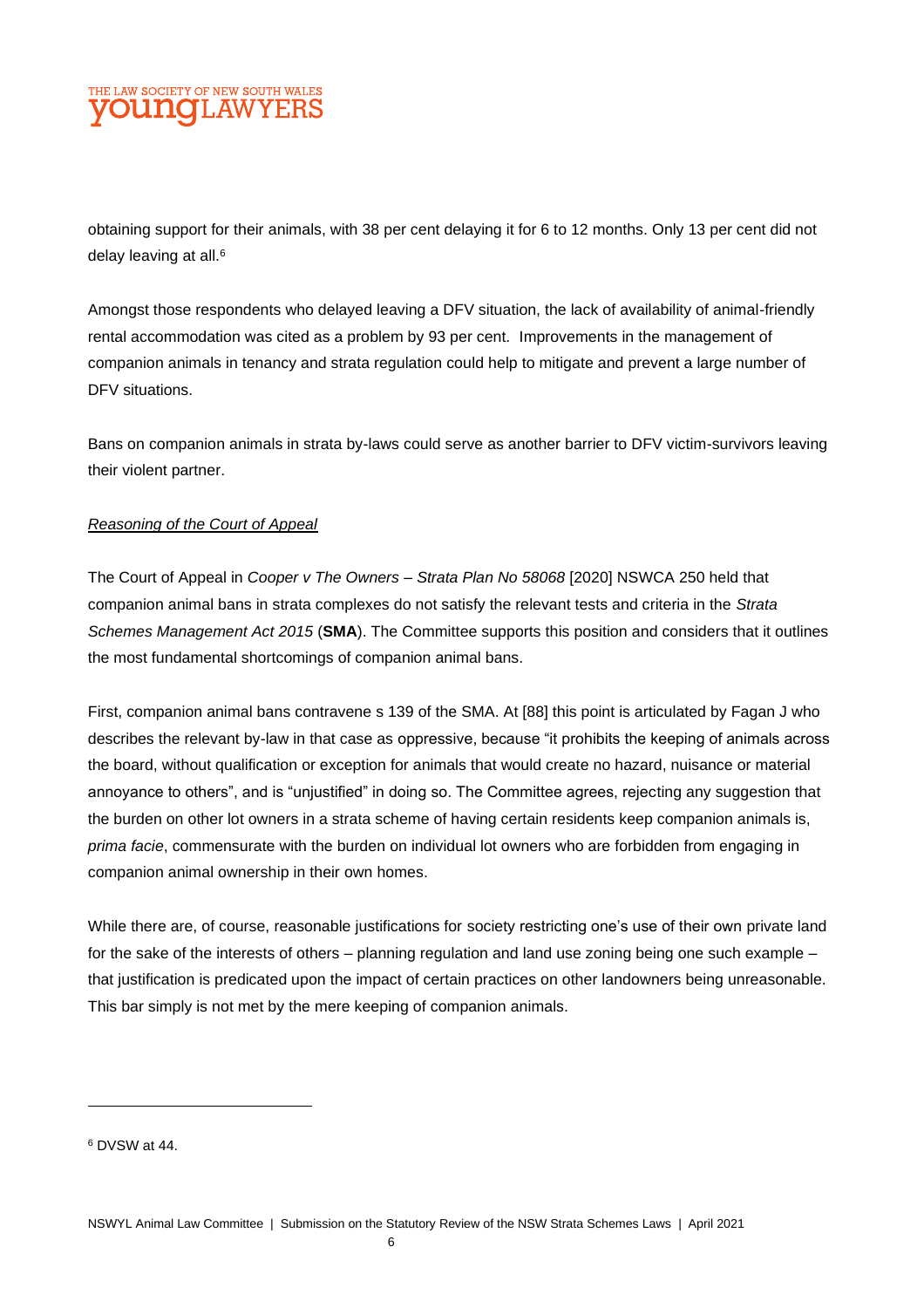## LAW SOCIETY OF NEW SOUTH WALES **DUNOT AWYE**

Secondly, other by-laws are readily available to mitigate the impact of one strata occupier's use of their unit on another's. By-laws restricting unreasonable levels of noise, damage to common property and other adverse impacts on co-residents are all available and regularly adopted in strata plans.

These restrictions and remedies remain available as they relate to animals, too. For example, regular damage or mess created in common areas by one resident's dog could contravene one of the by-laws identified above. The Committee therefore does not generally see the utility of an additional and (in the Committee's submission) arbitrary ban on companion animals. Fagan J, again at [88], touched on this:

*"…it prohibits an aspect of the use of lots in the strata plan that is an ordinary incident of the ownership of real property, namely, keeping a pet animal, and the prohibition provides no material benefit to other occupiers of the building in their use or enjoyment of their own lots or of the common property. In an apartment building such as that to which Strata Plan 58068 applies, an animal could be kept within a lot without creating the least interference with other lot owners."*

Thirdly, the Committee does not consider the desire of some to live in an entire complex without any animals present to be a reasonable basis on which to deprive other occupants of ordinarily-incidental aspects of their rights of occupation, including having a companion animal.

In respect of the fears identified in the Discussion Paper, the Committee refers to the responsibilities of companion animal owners enshrined in the *Companion Animals Act* 1998, as well as the classification of dangerous or menacing animals in that Act and its 2018 Regulation.

#### *Effect of the* Strata Schemes Management Amendment (Sustainability Infrastructure) Act 2021

The *Strata Schemes Management Amendment (Sustainability Infrastructure) Act 2021* (**2021 Amendment**) addresses a number of the matters raised in this submission. In considering the 2021 Amendment, the Committee makes the following submissions to discourage bans of companion animals by strata bodies.

The Committee submits that the language of the 2021 Amendment could give rise to circumstances where a by-law banning companion animals based on reasonableness may lead to inequitable outcomes where disproportionate weight is given to the alleged unreasonable act (for example, where a party levelling an accusation of unreasonableness mischaracterises or exaggerates the extent to which the keeping of a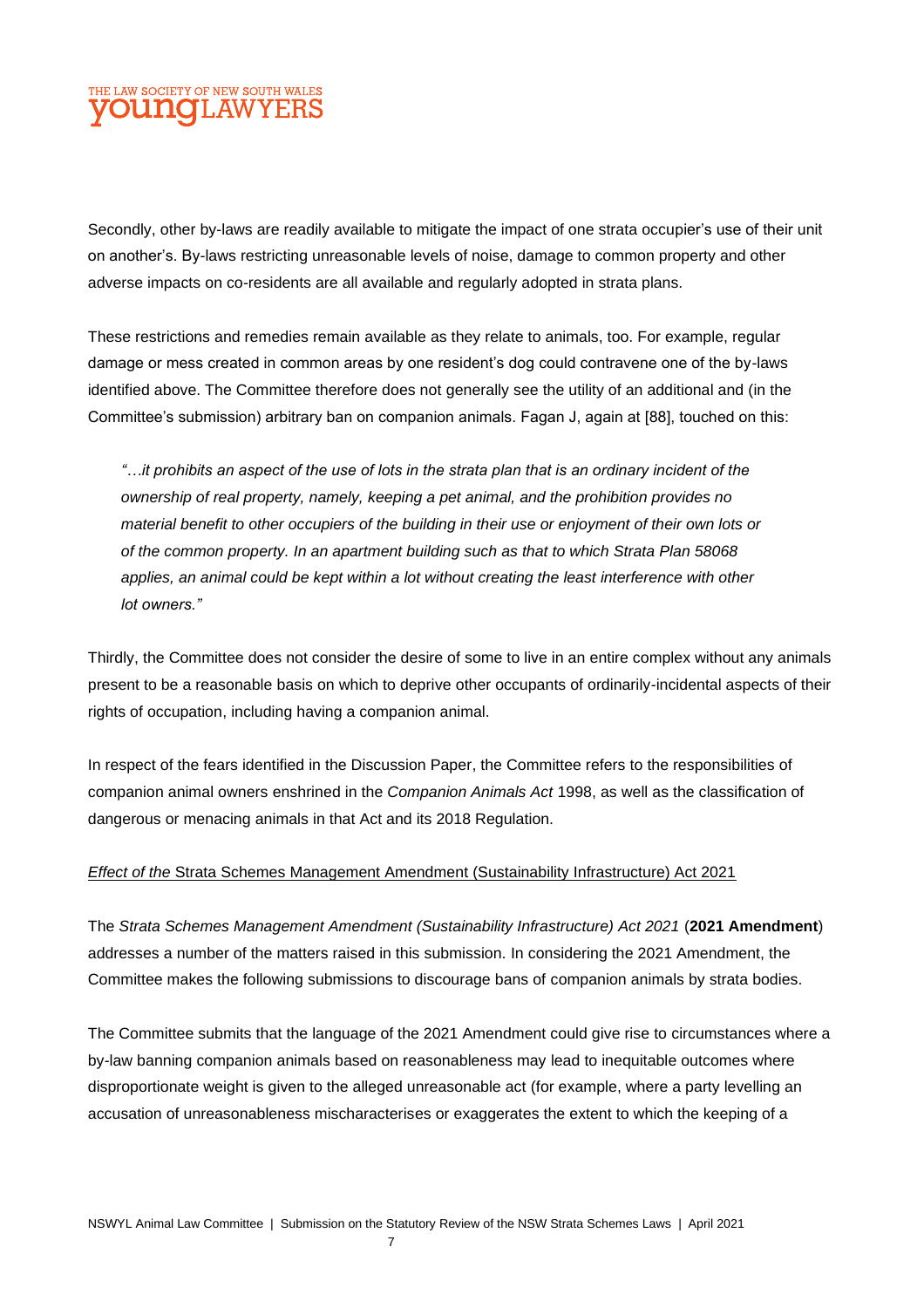## LAW SOCIETY OF NEW SOUTH WALES **DUI 10 I.AWYEI**

companion animal is having an unreasonable impact). The Committee submits that the onus of proof should be on the owners corporation.

The Committee submits that in the event that a owners corporation relies on a by-law banning companion animals based on reasonableness, that the owners corporation is compelled to take certain steps. If for example, the owners corporation requires that the occupant of a strata plan vacate or remove a companion animal, the occupant who keeps the companion animal should be required to be given a clear written notice. Furthermore, the notice given to the occupant ought to include:

- identification of the alleged breach;
- the basis on which the companion animal's conduct or the keeping of the companion animal gives rise to the breach;
- an explanation of the reasoning of the owners corporation in forming the view that other occupants' use and/or occupation of their properties and/or the common property is being unreasonably interfered with by virtue of the keeping of the companion animal on the premises; and
- that the owners corporation may file in NCAT if they wish to enforce the request to remove the animal and that the request is not enforceable without an NCAT order.
- the recourses available to the occupant should they wish to oppose the owners corporation's interpretation of events and the by-law and their decision to issue the relevant notice.

This would remove some of the uncertainty over whether an animal "unreasonably interferes with another occupant's use and enjoyment of the occupant's lot or the common property" and clarify the rights and responsibilities of all parties.

The Committee notes the scope for the addition via the Regulations <sup>7</sup> of further circumstances in which an animal may unreasonably interfere with another occupant's use and enjoyment of the occupant's lot or the common property. The Committee submits that this leaves open the possibility of a future constriction of owner and occupier rights to keeping animals and therefore this power to regulate should be limited.

<sup>7</sup> 2021 Amendment s 137B.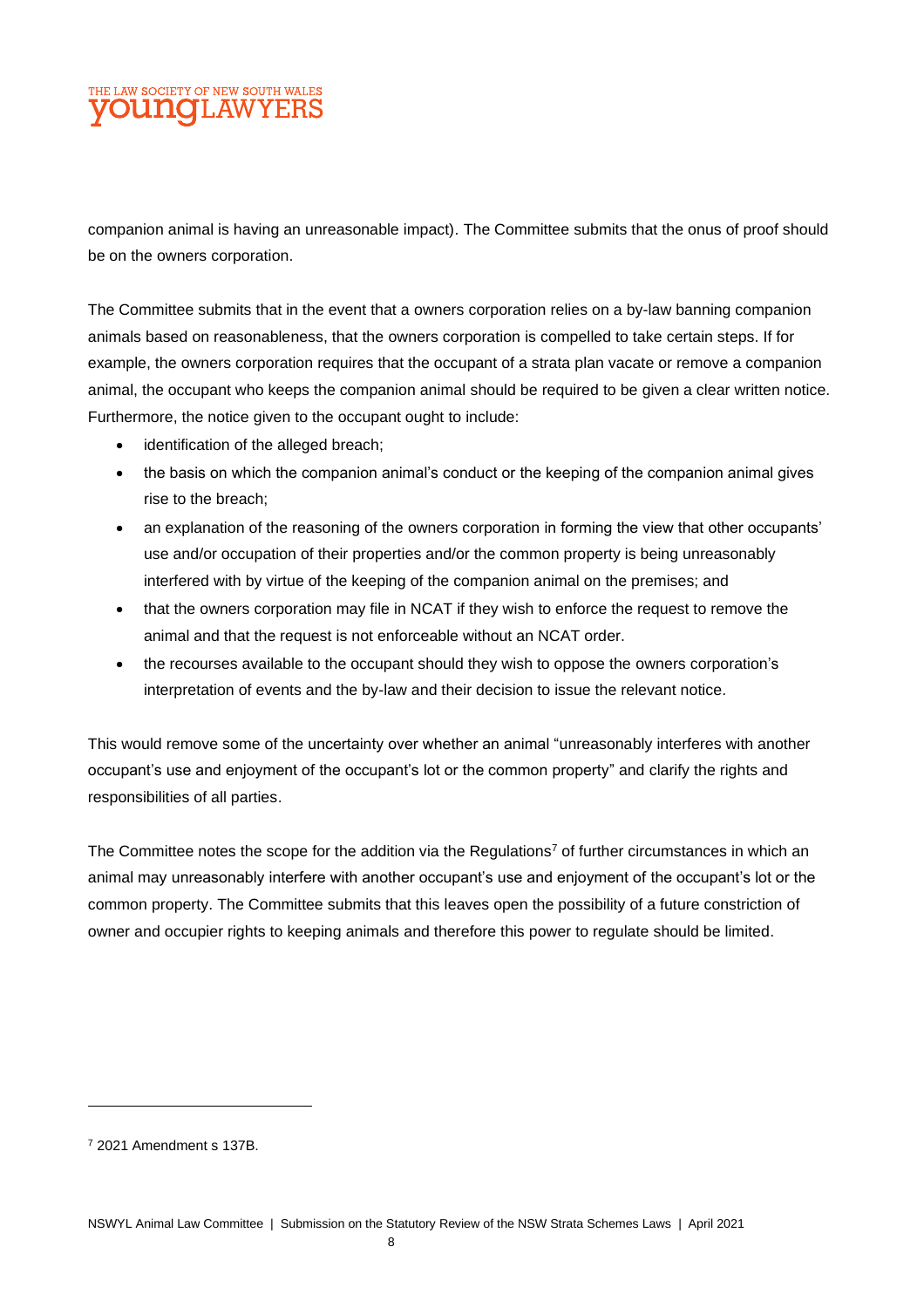## **ELAW SOCIETY OF NEW SOUTH WALES OUNCLAWYER**

#### *Responding to the Discussion Paper's comments on suitability of animals*

On page 46, the Discussion Paper raises "the suitability of the strata building for keeping animals "as an issue which might give rise to support for by-law bans on companion animals. In the Committee's submission, this concern is a vague one.

In the event that an inappropriate animal is proposed to be brought into a strata building, its inappropriateness should only become the subject of a by-law to ban the animal in narrow circumstances, for instance if there is a nuisance, common property damage, or some other significant issue. The Committee therefore does not foresee a scenario where a species-specific companion animal ban purportedly based on reasonableness would improve the position of a strata plan in this regard.

The Committee also notes that other legislative regimes provide further protection, including in relation to permits for dangerous animals under the *Companion Animals Act 1998*, licences for native animals under the *Biodiversity Conservation Act 2016*, and restrictions on the keeping of livestock in the *Local Government (General) Regulation 2005*.

The Committee also does not agree with the suggestion at page 46 of the Discussion Paper that arguments in opposition to companion animal bans in by-laws are "motivated by strong emotional bonds". They are rooted in the rights of landowners and occupiers to have a companion animal.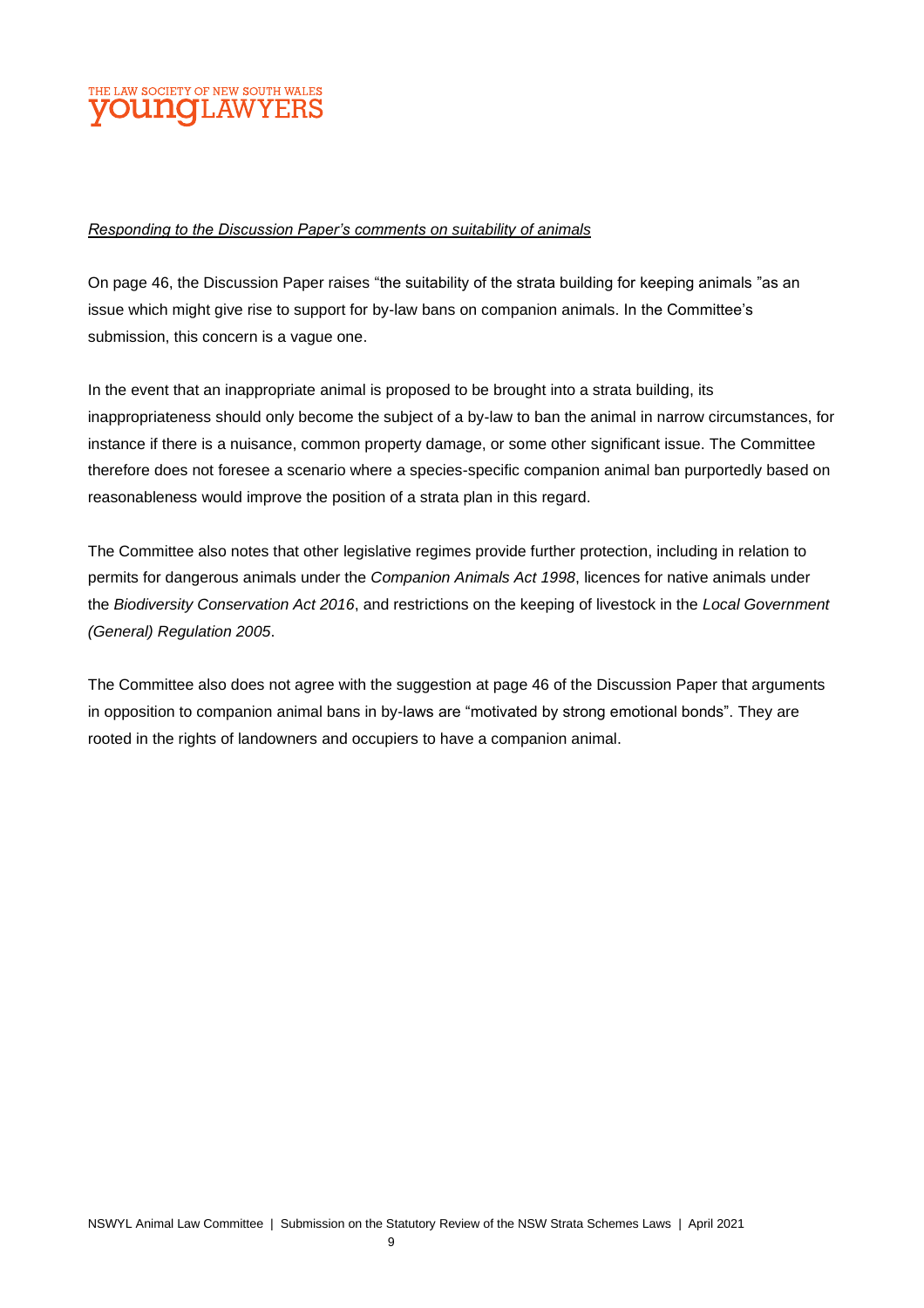#### LAW SOCIETY OF NEW SOUTH WAL **DUI 10 I.AWYE**

#### *Consideration of Discussion Paper options*

The Committee's position with respect to the four options set out on pages 47-49 is likely evidenced from the above submissions. For completeness, the Committee's general submissions in this regard are set out below:

- **Option 1** Status quo:
	- This option leaves too much uncertainty and, in any event, has now been superseded by the enactment of the 2021 Amendment.
- **Option 3** Blanket companion animal bans are permitted:
	- As identified above, this position appears to be contrary to the public opinion shown in the survey accompanying this Review and that conducted by Animal Medicines Australia in 2019, contrary to the findings of the Court of Appeal and unreasonable.
	- This would now also be inconsistent with the 2021 Amendment.
- **Options 2 and 4**:
	- These, in part, reflect the changes proposed in new s 137B in the 2021 Amendment.
	- These are proposals of a kind that the Committee generally supports, noting that this submission considers that any by-law banning companion animals as qualified by words such as "unreasonable" ought to require that certain information be included in any notice relating to such a by-law.
	- The risks identified in the Discussion Paper in relation to these options are:
		- $\triangleright$  in the case of concerns about the increased costs of common property management due to the presence of companion animals, the Committee considers that it is reasonable for residents to have companion animals in strata buildings; and
		- $\triangleright$  in the case of concerns about residents "who bought the place in one condition but then have the matter changed", this is capable of producing absurd outcomes – followed consistently, this concern would prevent any change in by-law on the basis that one or more residents acquired their property with the by-laws in one form and that ought not be altered after purchase, which is not how strata plans operate.